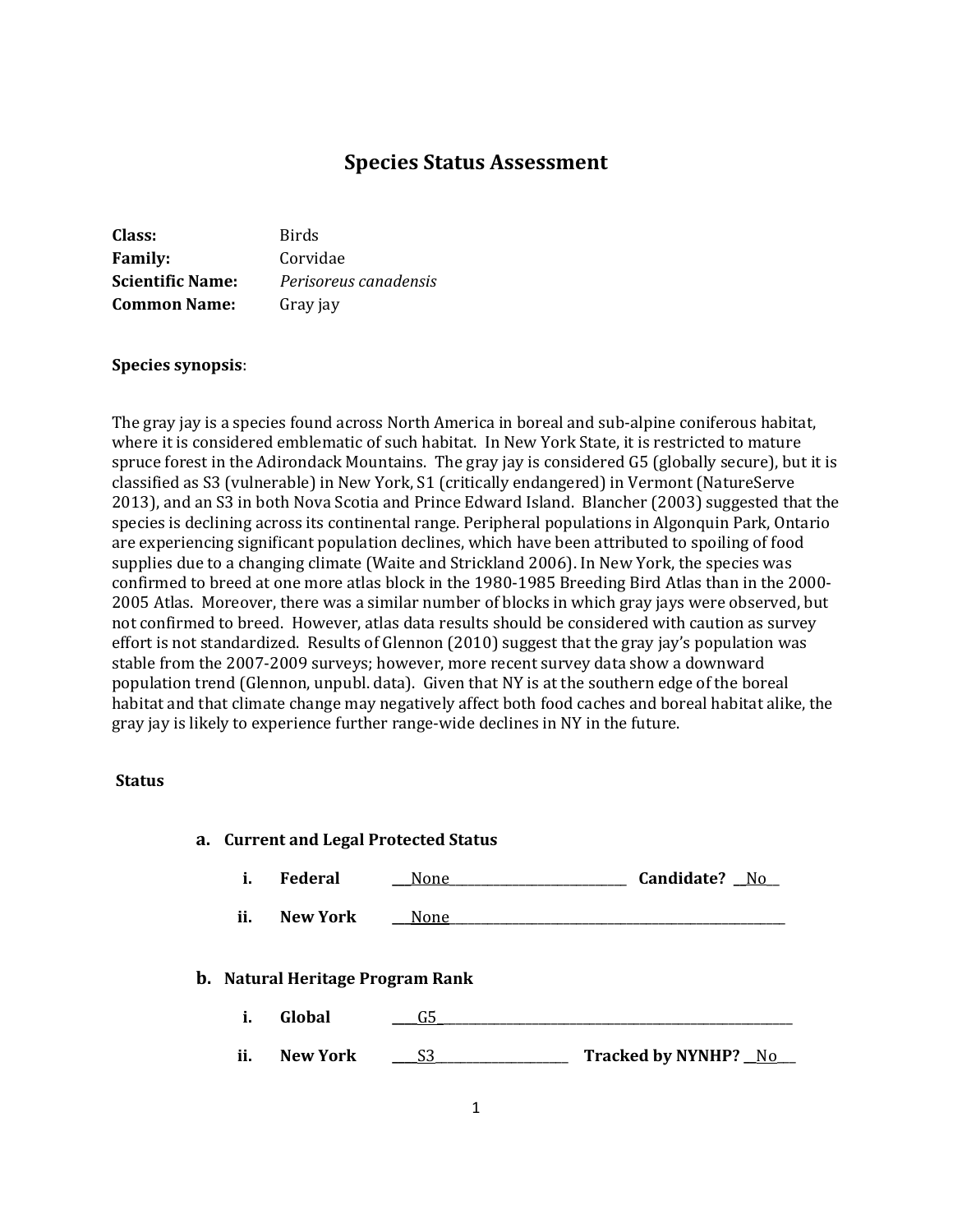#### **Other Rank:**

PIF: Stewardship species for the Northern Forest Biome, requiring Long-term Planning & Monitoring Responsibility

The gray jay is listed as a Species of Greatest Conservation Need in Michigan, Minnesota, and Vermont.

## **Status Discussion:**

The gray jay is common throughout most of its continental range. It is regarded as a G5 or globally secure species throughout the main portion of its range in northern Canada (NatureServe 2013). Populations are more restricted in New York, Nova Scotia and Prince Edward Island, where it is categorized as an S3 species. The IUCN lists the gray jay as a species of least concern; however, Waite and Strickland (2006) suggest that a warmer autumn would lead to decreased populations from (1) spoiling food caches (2) earlier breeding, which in turn leads to longer periods of low food supply during severe late winters, a phenomenon already manifesting in neighboring Algonquin Provincial Park populations. The gray jay is a resident of New York boreal forests, and populations appear to be declining (Glennon 2010). The gray jay was found to occupy 71% of lowland boreal sites surveyed in 2007, yet it was found to occupy only 67% of sites surveyed just four years later (M. Glennon, unpubl. data). It may be necessary to conduct management action sooner than later, before further declines cause management to be less efficient and more costly.

## **I. Abundance and Distribution Trends**

#### **a. North America**

- **i. Abundance**
	- **\_\_\_**X**\_\_ declining \_\_\_\_\_increasing \_\_\_\_ stable \_\_\_\_ unknown**
- **ii. Distribution:**
	- **\_\_**X**\_\_\_ declining \_\_\_\_\_increasing \_\_\_\_ stable \_\_\_\_\_unknown**

**Time frame considered:** Moderate Decline from 1985-2010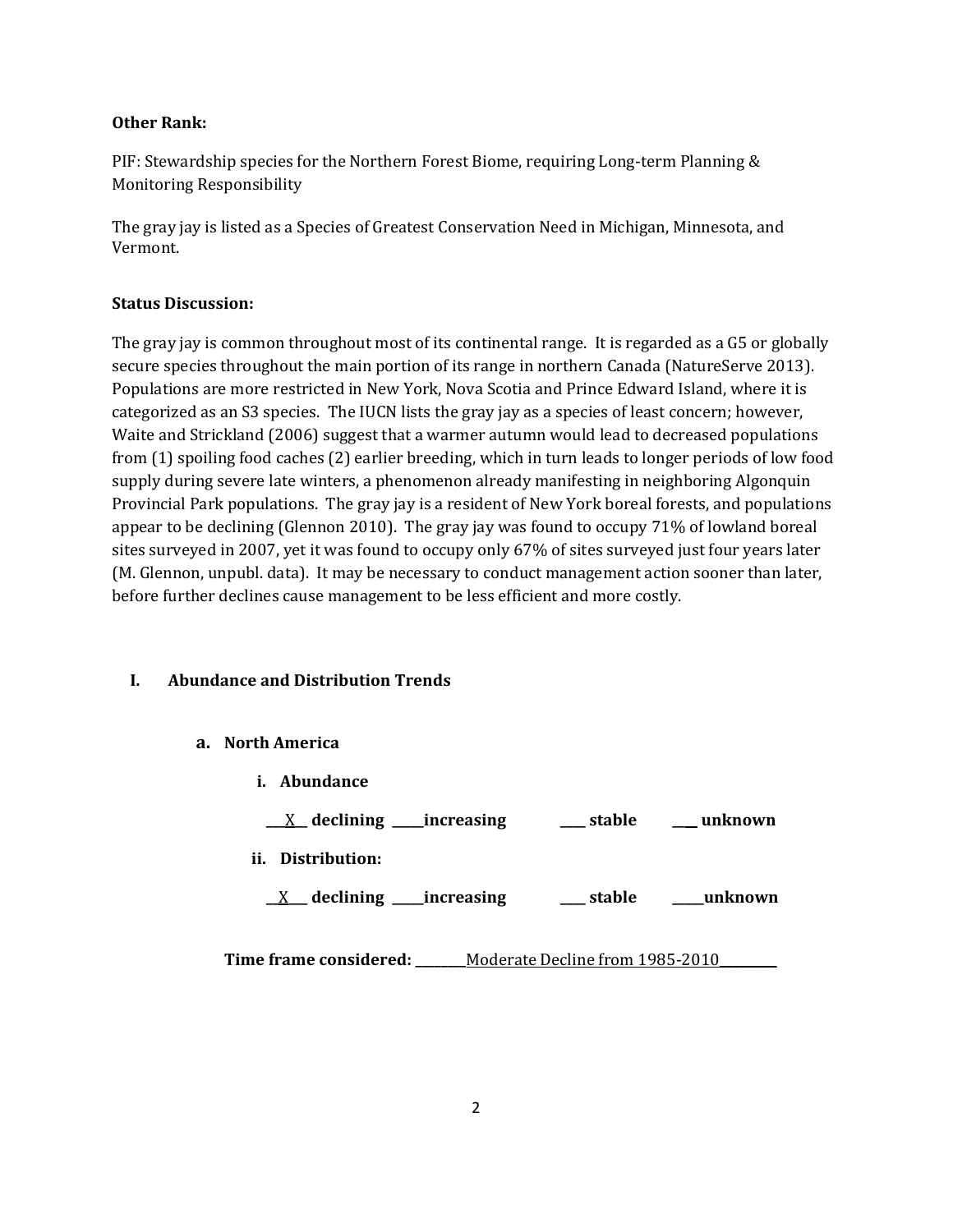- **b. Regional** 
	- **i. Abundance**

| $X$ declining _____increasing                                                  | stable | unknown |
|--------------------------------------------------------------------------------|--------|---------|
|                                                                                |        |         |
| $X$ declining _____increasing                                                  | stable | unknown |
| <b>Regional Unit Considered:</b> Northeast<br>Time Frame Considered: 1986 1997 |        |         |
|                                                                                |        |         |

# **c. Adjacent States and Provinces**

| <b>CONNECTICUT</b> | Not Present $X$ No data ______ |  |
|--------------------|--------------------------------|--|
| MASSACHUSETTS      | Not Present $X$ No data ______ |  |
| <b>NEW JERSEY</b>  | Not Present $X$ No data _____  |  |
| <b>ONTARIO</b>     |                                |  |
| i. Abundance       |                                |  |
|                    |                                |  |
| ii. Distribution:  |                                |  |
|                    |                                |  |
|                    |                                |  |
|                    |                                |  |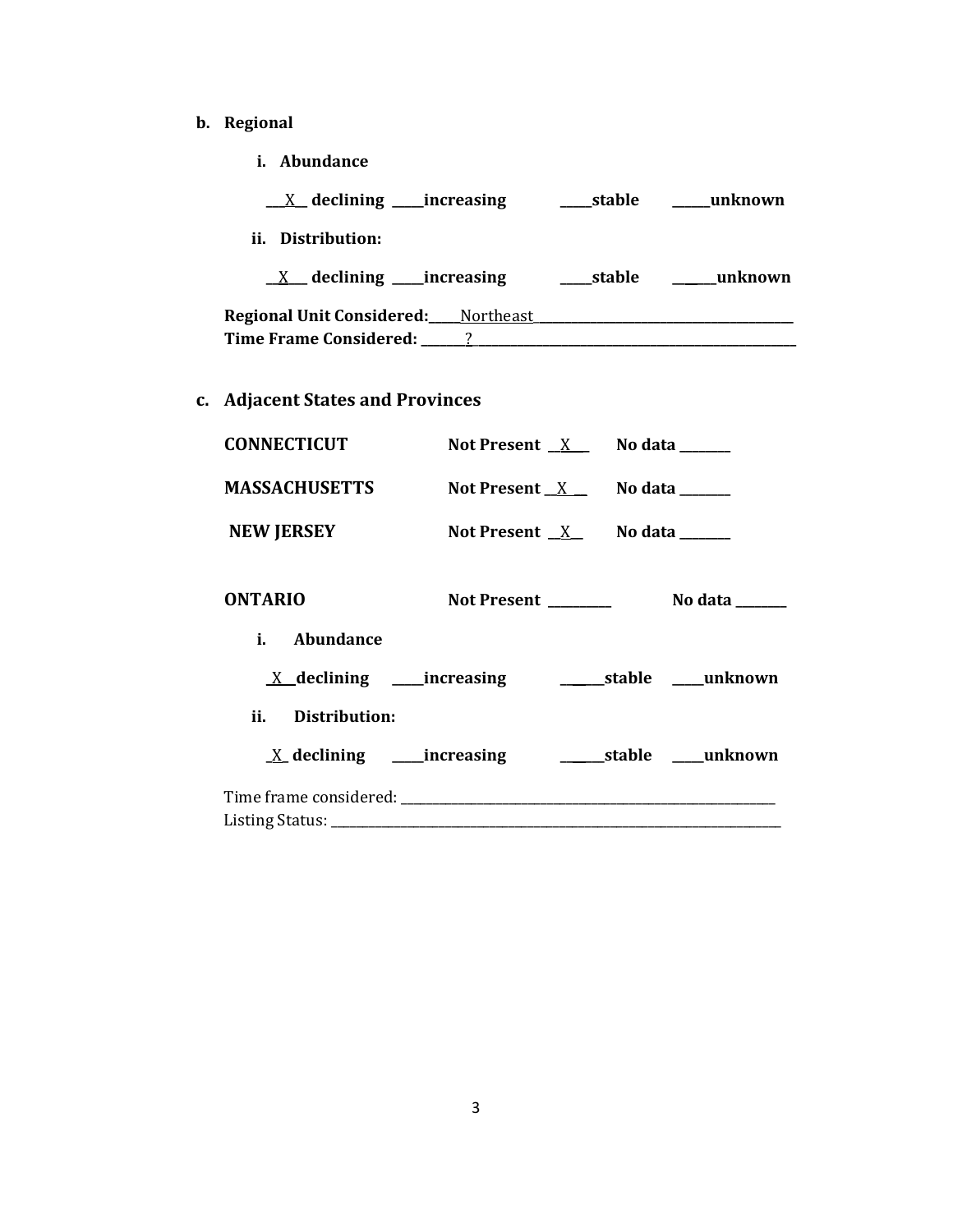| <b>QUEBEC</b>                                                                                                                    |                                                                      |         |
|----------------------------------------------------------------------------------------------------------------------------------|----------------------------------------------------------------------|---------|
| i. Abundance<br>ii. Distribution:                                                                                                |                                                                      |         |
|                                                                                                                                  |                                                                      |         |
| Time frame considered: Distribution indicated in two atlas periods, but differences<br>in effort make it difficult to interpret. |                                                                      |         |
|                                                                                                                                  |                                                                      |         |
| <b>VERMONT</b>                                                                                                                   | <b>Not Present __________ No data ______</b>                         |         |
| i. Abundance                                                                                                                     |                                                                      |         |
|                                                                                                                                  |                                                                      |         |
| ii. Distribution:                                                                                                                |                                                                      |         |
|                                                                                                                                  |                                                                      |         |
|                                                                                                                                  |                                                                      |         |
| d. NEW YORK                                                                                                                      |                                                                      | No data |
| i. Abundance                                                                                                                     |                                                                      |         |
|                                                                                                                                  | $\underline{X}$ declining ____ increasing _____ stable _____ unknown |         |
| ii. Distribution:                                                                                                                |                                                                      |         |
|                                                                                                                                  | $\underline{X}$ declining ___ increasing ___ stable ___ unknown      |         |
| Time frame considered: Severe Decline from 2007-2012                                                                             |                                                                      |         |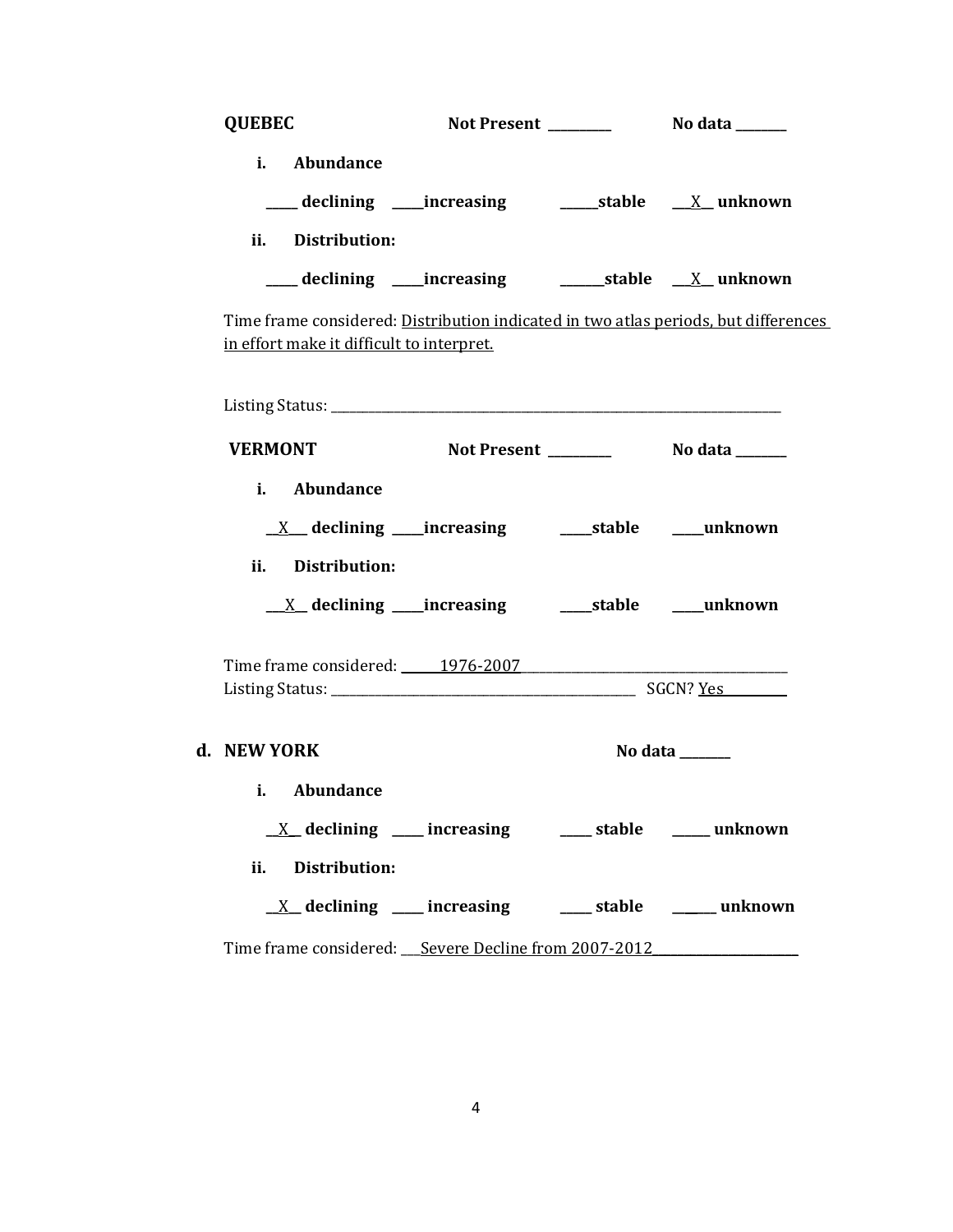#### **Monitoring in New York.**

In 2007, a study by the Wildlife Conservation Society (WCS) was begun to monitor boreal bird species (Glennon 2010). In 2013, NYSDEC partnered with WCS and began a continuation of these surveys at Glennon's (2010) sites and will continue monitoring of these sites and some additional sites through 2017 to quantify boreal bird trends.

#### **Trends Discussion:**

Range-wide gray jay Christmas Bird Count results suggest that the species is declining across its continental range (Blancher 2003). Peripheral populations in Algonquin Park, Ontario are also experiencing significant population declines, presumably due to warming climate (Waite and Strickland 2006).

In the New York Breeding Bird Atlases, the gray jay was confirmed to breed in a similar number of atlas blocks during the 1980-1985 and the 2000-2005 surveys. However, recent and more extensive target species surveys have indicated that the gray jay has experienced a decline from 71  $(\pm 12)\%$  to 67 ( $\pm 12\%$ ) boreal forest occupancy, which represents a 4% decline in occupied sites in the Adirondack Park between 2007 and 2011 (Table 1) (M. Glennon, unpubl. data). Figure 1 shows the decline of the gray jay relative to other boreal bird species from the period of 2007-2011. Surveys begun in 2013 by NYSDEC and WCS did not collect enough observations of gray jays to estimate occupancy by methods comparable to Glennon (2010). However, when results of playback recordings and an extra 3 minute listening period are incorporated into the data set, a rough estimate of occupancy was  $42 (+25)\%$  (A. Ross, unpubl. data). Caution should be advised when comparing the 2013 occupancy estimate to those of previous studies because including playbacks and the extra listening period may alter occupancy estimates, making a direct comparison impossible. Moreover, the data from 2013 are preliminary and do not include covariates (habitat quality measures and other survey conditions) in the analysis. Also of note is that the 2013 occupancy estimate has high variability, likely due to few replicate observations of the species at each site.

The bottom line, however, is despite some quantitative differences depending on particulars of the occupancy analyses, all models indicate the same qualitative conclusions: grey jay occupancy has declined in the last eight years within its core New York habitat.

Table 1. Estimates of gray jay occupancy (ψ), colonization (γ), and extinction (ε) in the Adirondack Park, New York from surveys conducted from 2007 to 2011 (M. Glennon, unpubl. data).

| Parameter              | GRAJ          |
|------------------------|---------------|
| ψ <sub>2007</sub>      | $0.71 + 0.12$ |
| $\Psi_{2008}$          | $0.68 + 0.12$ |
| $\Psi$ <sub>2009</sub> | $0.67 + 0.12$ |
| $\Psi_{2010}$          | $0.67 + 0.12$ |
| $\Psi_{2011}$          | $0.67 + 0.12$ |
| ν                      | $0.37 + 0.29$ |
| £.                     | $0.19 + 0.10$ |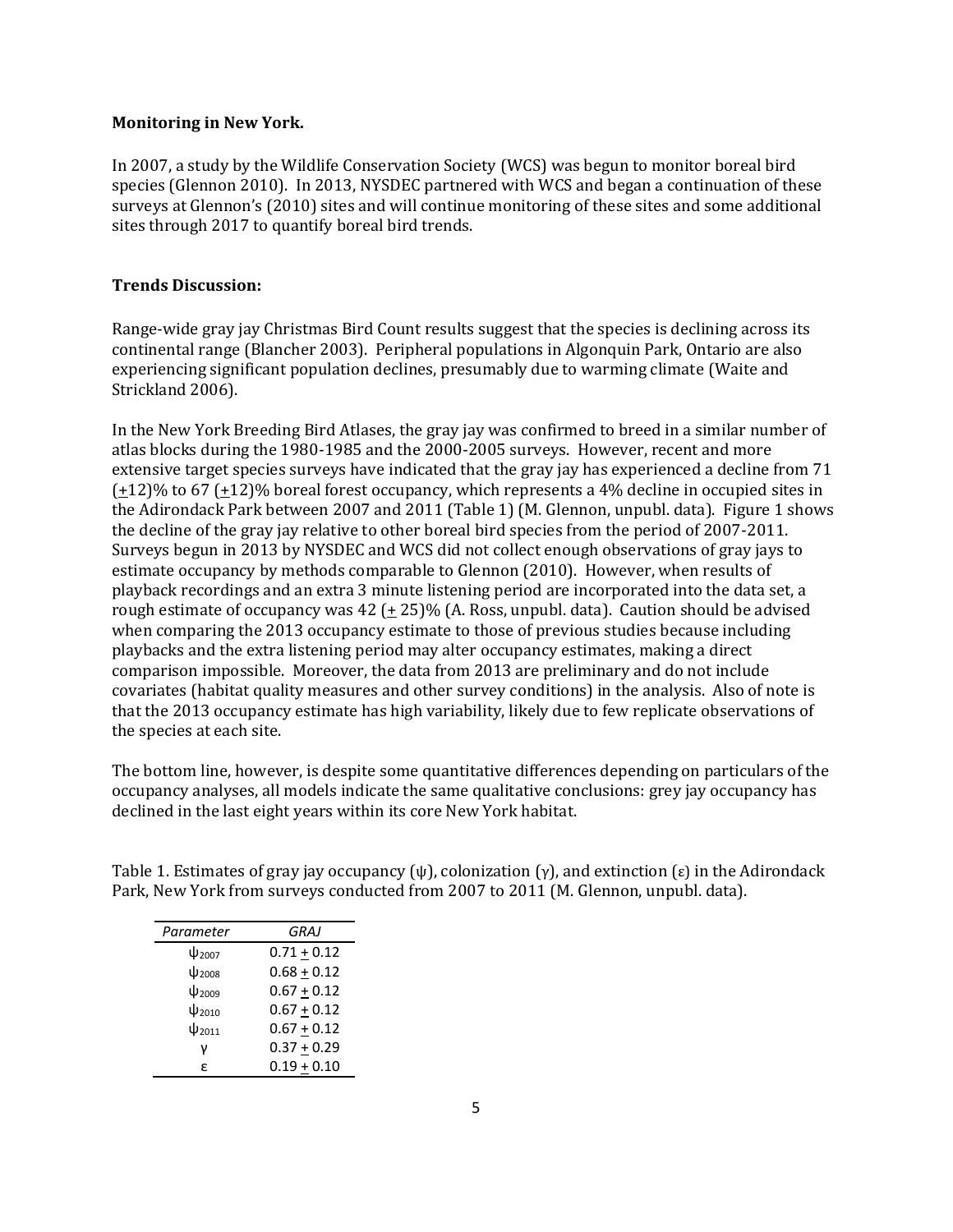

Figure 1. Occupancy of several boreal bird species during 2007-2011 surveys in the Adirondack Park, New York. Species above that were designated as SGCN in 2005-2015 were the black-backed woodpecker, olive-sided flycatcher, and rusty blackbird (from Glennon 2010).

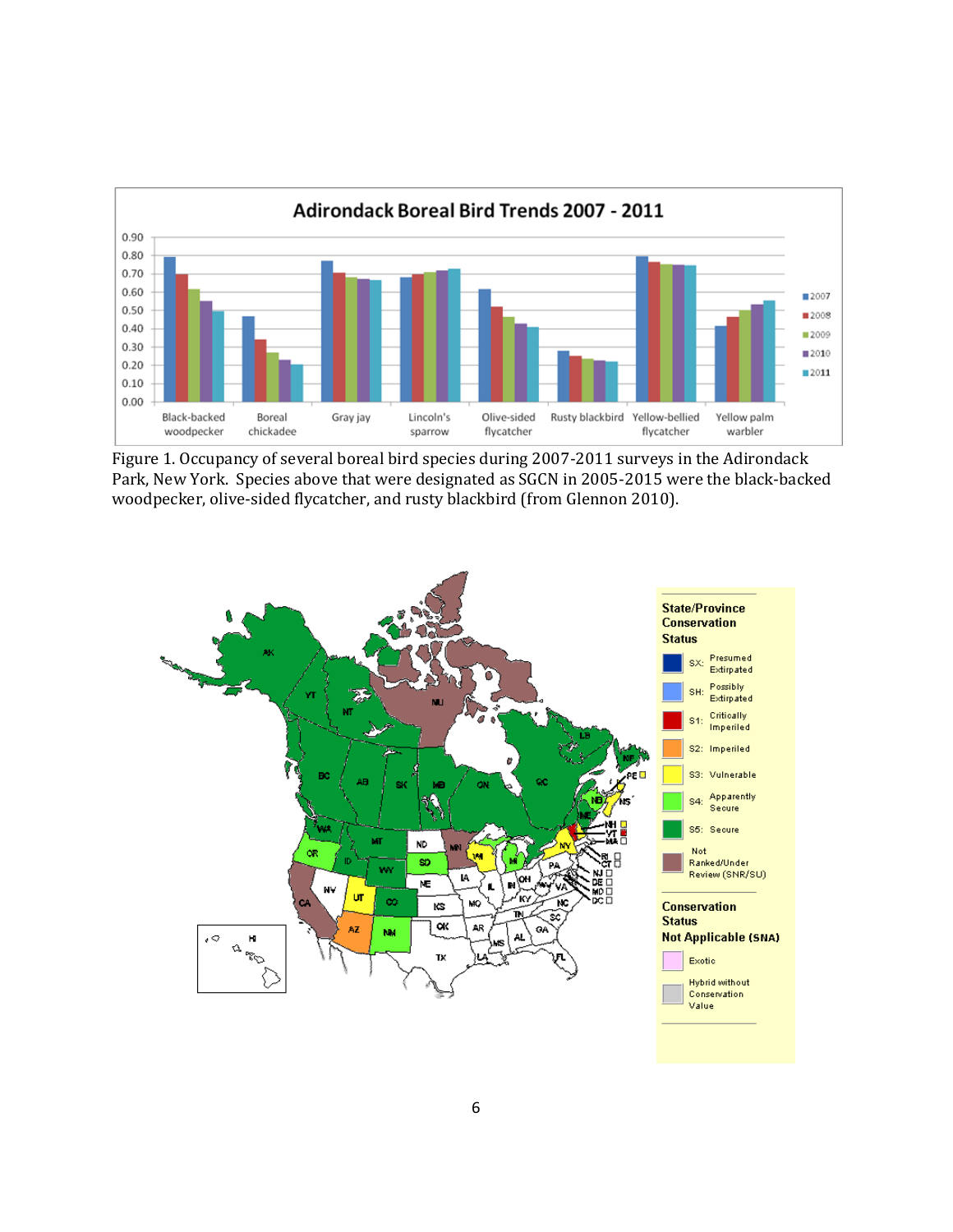Figure 2. North American regional distribution of the gray jay (NatureServe 2013).



7500750 Kilometers

Figure 3. North American regional distribution of the gray jay depicting a disjunct population in New York (NatureServe 2013).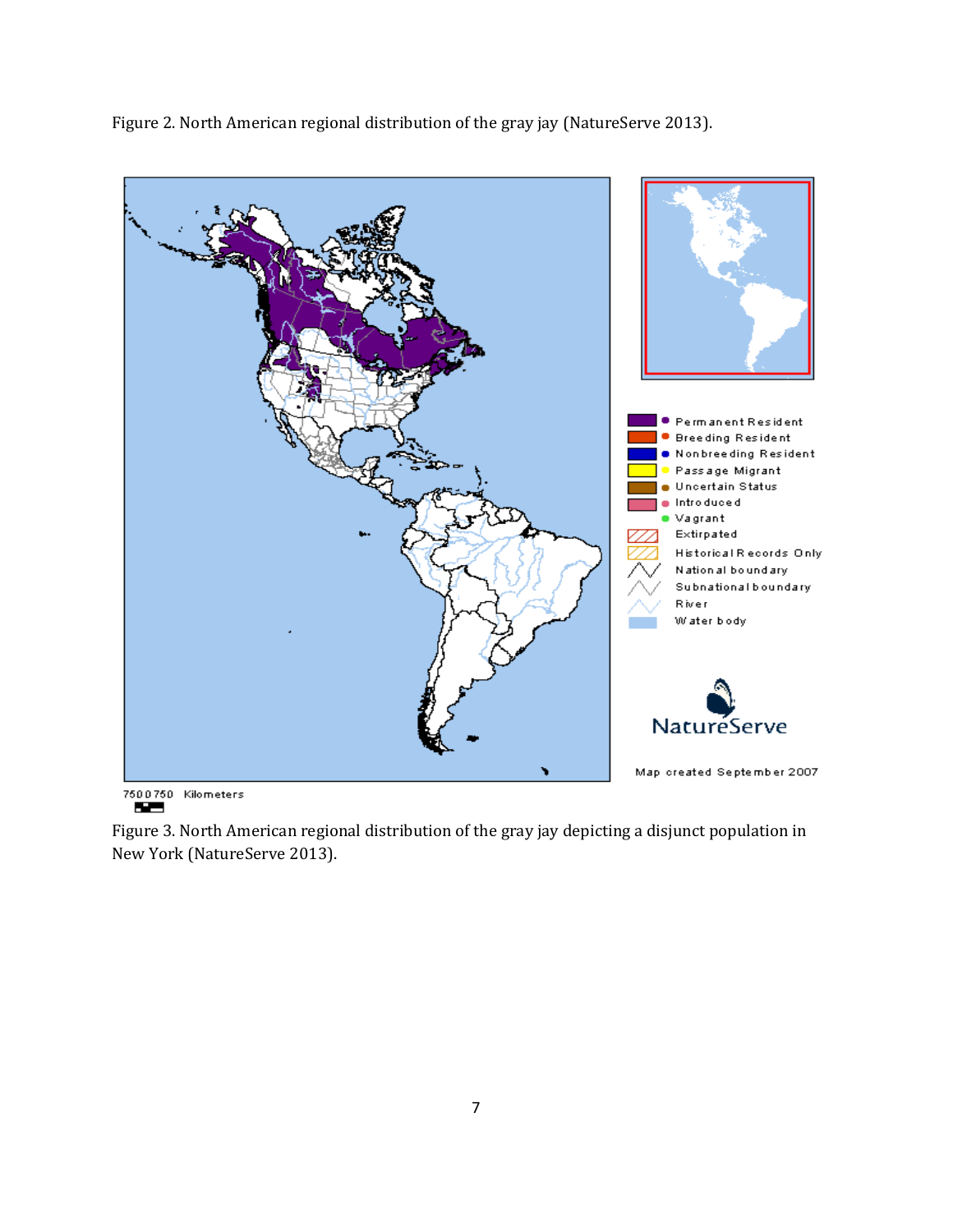

Figure 4. Gray jay distribution in 2000-2005 from the New York State Breeding Bird Atlas (McGowan and Corwin 2008).

## **II. New York Rarity, if known:**

| <b>Historic</b>                  | # of Animals | # of Locations | % of State |
|----------------------------------|--------------|----------------|------------|
| prior to 1970                    |              |                |            |
| prior to 1980                    |              |                |            |
| prior to 1990                    |              |                |            |
| Details of historic occurrence:  |              |                |            |
| <b>Current</b>                   | # of Animals | # of Locations | % of State |
|                                  |              |                |            |
| ____<br>$\overline{\phantom{a}}$ |              |                |            |

## **Details of current occurrence:**

Recent extensive target species surveys indicated that the gray jay has experienced a decline from 71  $(\pm 12)$ % to 67  $(\pm 12)$ % of boreal forest occupancy in the Adirondack Park from 2007-2001 (Table 1) (M. Glennon, unpubl. data).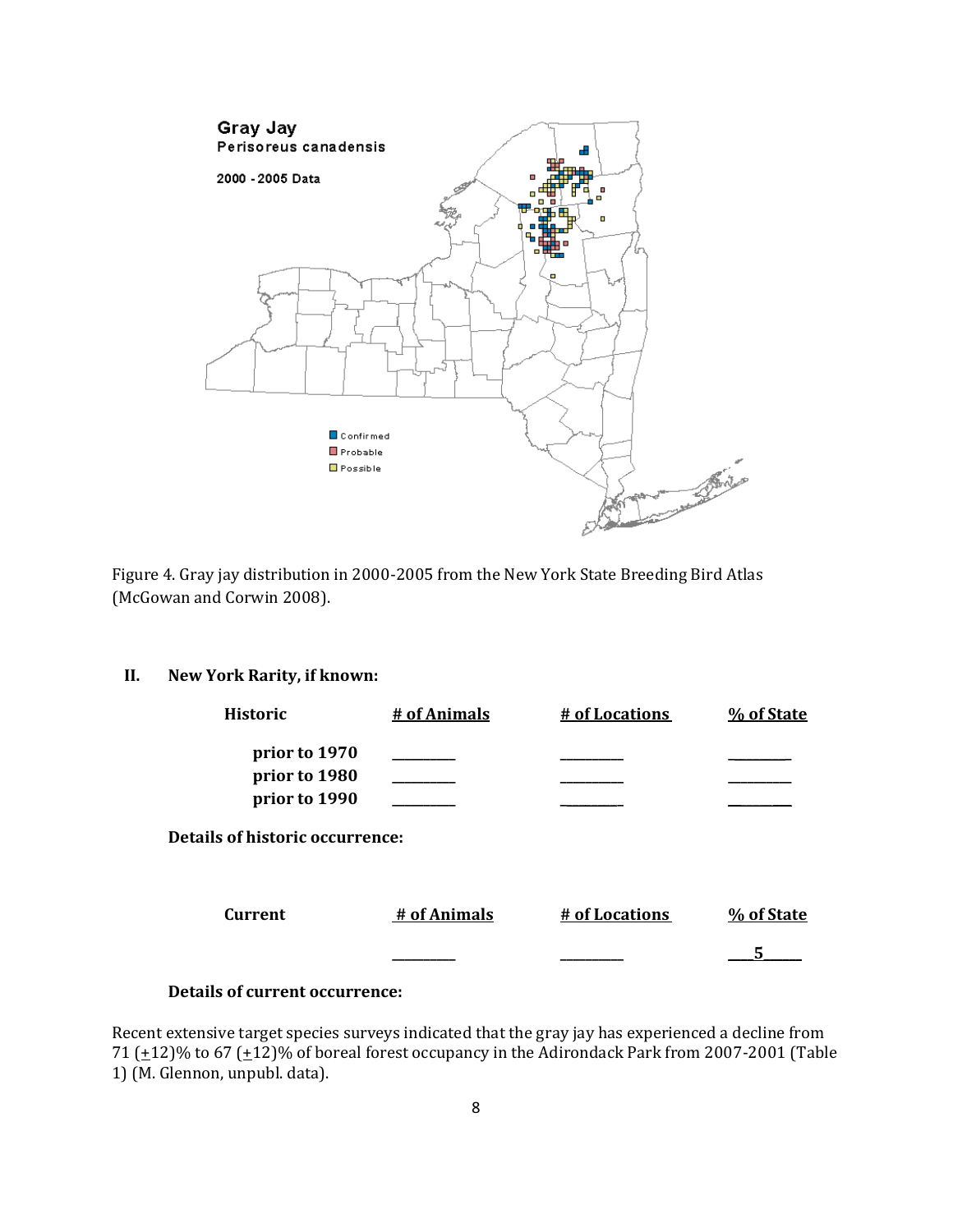#### **New York's Contribution to Species North American Range:**

| <b>Distribution</b> (percent of NY where species occurs) |           | <b>Abundance</b> (within NY distribution) |
|----------------------------------------------------------|-----------|-------------------------------------------|
| $X_{-}$                                                  | $0 - 5\%$ | abundant                                  |
|                                                          | $6 - 10%$ | common                                    |
|                                                          | 11-25%    | $X$ fairly common                         |
|                                                          | 26-50%    | uncommon                                  |
|                                                          | $>50\%$   | rare                                      |

#### **NY's Contribution to North American range**

- $X$  0-5%  $-$  6-10%
- 
- $\frac{11-25}{6}$
- $\frac{26-50\%}{26}$
- \_\_\_\_ >50%

## **Classification of New York Range**

**\_\_\_\_\_ Core**

**\_\_\_\_\_ Peripheral**

\_\_X\_\_\_ **Disjunct**

**Distance to core population:**

 $\sim$ 260mi $\sim$ 

## **Rarity Discussion:**

The gray jay was observed to occupy 67  $(\pm 12)$ % of boreal forest habitat surveyed in 2011 (M. Glennon, unpubl. data). Results of more limited surveys in 2013 that incorporate playback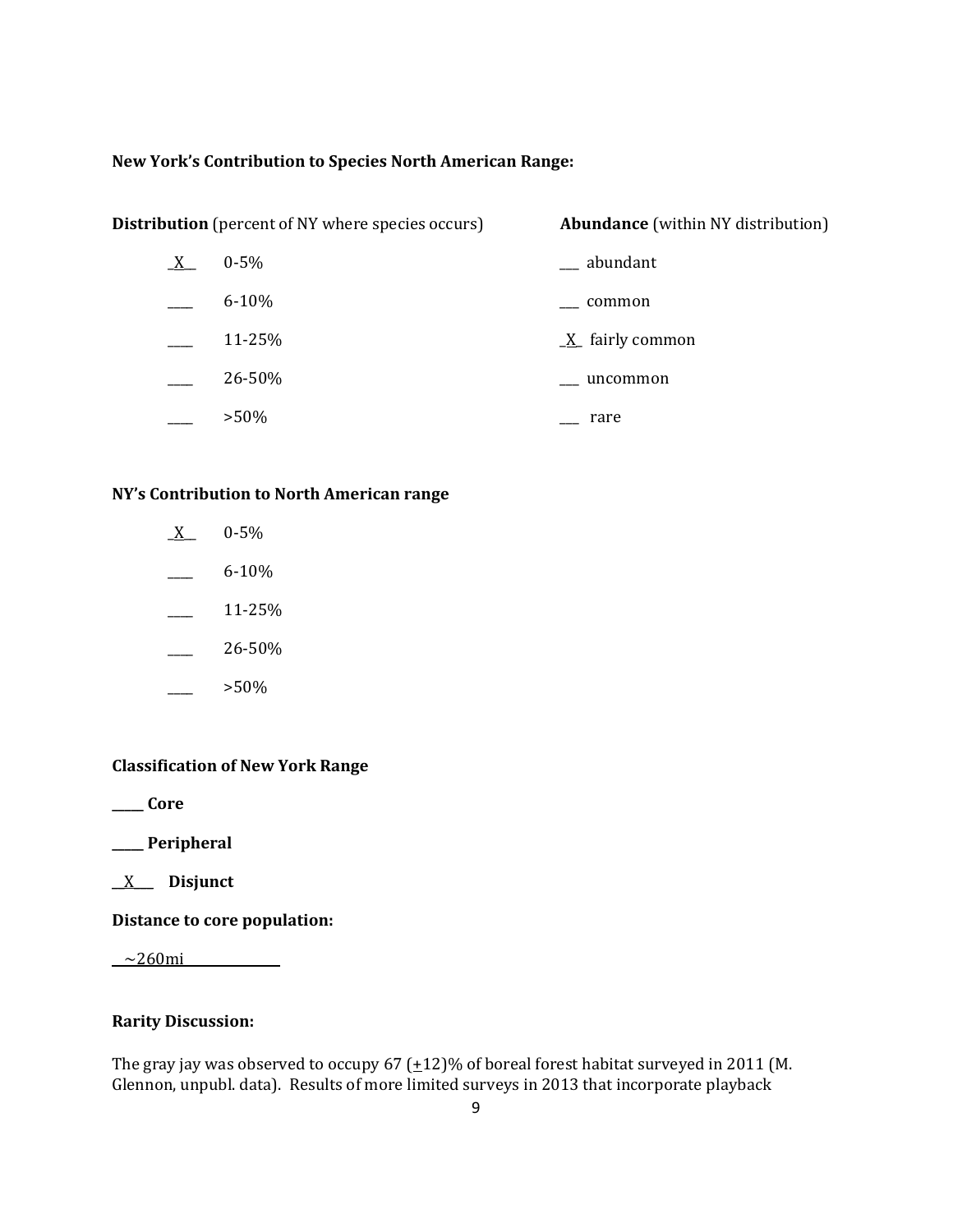recordings and an extra 3 minute listening period indicate an estimate of occupancy of 42 ( $\pm$  25)% (A. Ross, unpubl. data). Occupancy estimates in 2013 are preliminary and do not include habitat and sampling covariates. Therefore, a direct comparison of 2011 and 2013 data cannot be made, and data from 2013 should be used with caution.

#### **IV. Primary Habitat or Community Type:**

- 1. Boreal Forested Peatland
- 2. Spruce-Fir Forest and Flats
- 3. Mountain Spruce-Fir Forests

#### **Habitat or Community Type Trend in New York:**

| $X$ Declining                   | Stable | Increasing | Unknown                         |
|---------------------------------|--------|------------|---------------------------------|
| Time frame of decline/increase: |        |            |                                 |
| <b>Habitat Specialist?</b>      |        | Yes.       |                                 |
| <b>Indicator Species?</b>       |        |            | <u>Yes</u> (for boreal habitat) |

#### **Habitat Discussion:**

The gray jay lives in boreal coniferous forest, which occurs in isolated patches in New York, disjunct from the neighboring boreal to the north. These isolated patches of habitat occur at fringes of bogs and water courses, and tend to be associated with peatlands. Loss and fragmentation of boreal habitat occurred in the late 1800s and early 1900s due to widespread softwood logging (i.e., clearcutting) and increasing development that took place at that time. After timber in these clearcut areas regenerated, softwood species tended to give way to the more prolific hardwood species, and in many cases, these areas became hardwood-dominated and therefore no longer suitable for boreal species' occupancy (McCarthy 1919, McMartin 1994, Jenkins 2004). Another contributing factor adding to spruce tree declines was a blight caused by the spruce beetle (*Dendroctonus rufipennis*), which is thought to have killed an estimated one‐third to one‐half of spruce trees in the Adirondack Region from 1870-1885, potentially contributing to further habitat fragmentation and population reductions (Fox 1895, Pinchot 1899). In addition, timber harvesting was often accompanied by the damming of rivers to transport softwoods downstream to mills, which resulted in the flooding and additional loss of boreal habitat (Bouta 1991).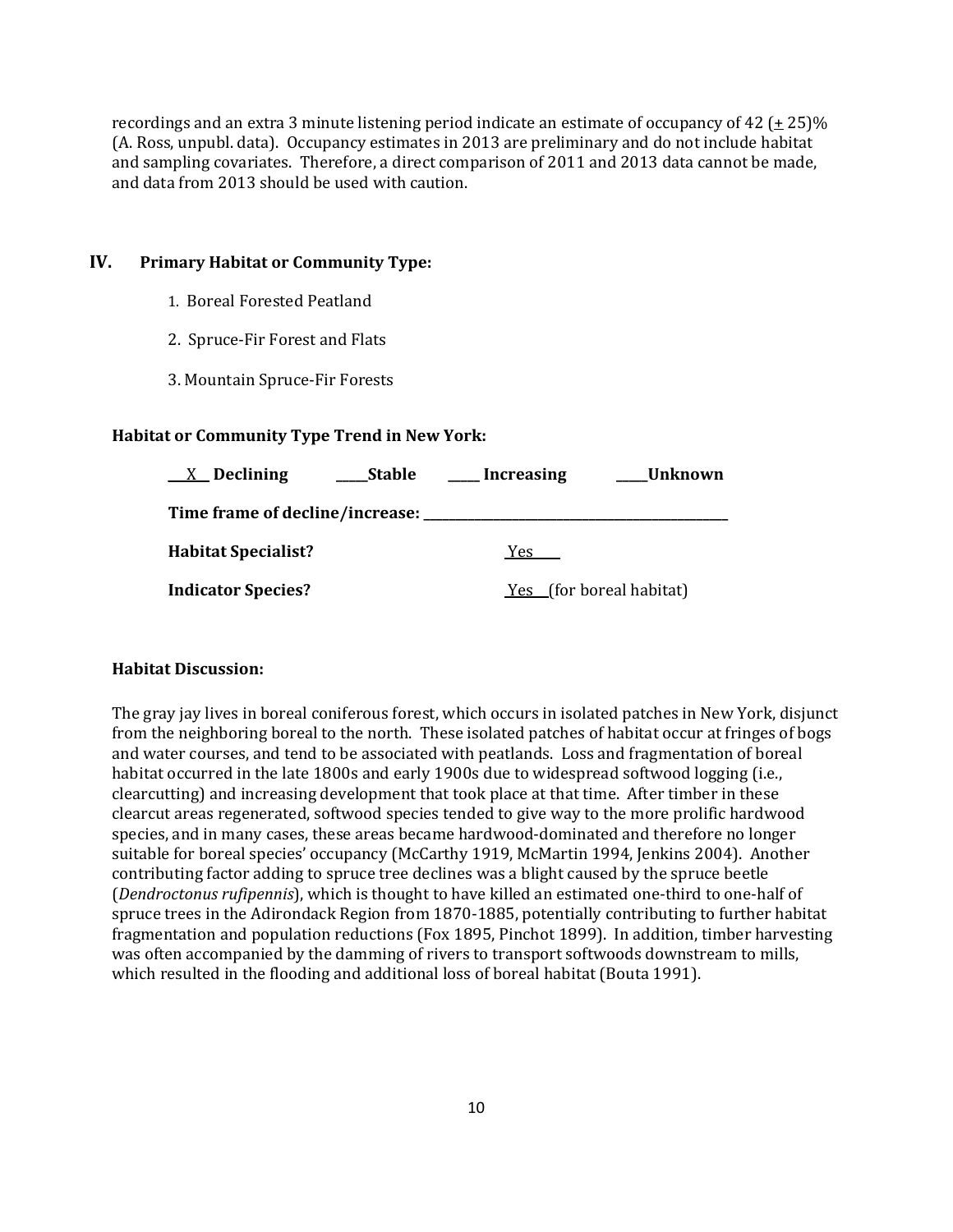- **V. New York Species Demographics and Life History**
	- **\_\_\_X\_\_\_ Breeder in New York**
		- **\_\_\_X\_\_ Summer Resident**
		- **\_\_\_X\_\_ Winter Resident**
		- **\_\_\_\_\_ Anadromous**

**\_\_\_\_\_ Non-breeder in New York**

- **\_\_\_\_\_ Summer Resident**
- **\_\_\_\_\_ Winter Resident**
- **\_\_\_\_\_ Catadromous**
- **\_\_\_\_\_ Migratory only**
- **\_\_\_\_\_Unknown**

#### **Species Demographics and Life History Discussion:**

The gray jay is a resident of the boreal forest. The gray jay eats a variety of foods such as nuts, fruits, nestling birds, carrion and small mammals. The species collects large quantities of food items during the summer for use during periods of scarce food. Gray jays form their food into a bolus with their sticky saliva and hide the bolus by attaching it within a bark crevice or underneath other items such as clumps of needles or lichens. The species has a monogamous breeding system and begins nesting in late winter, taking advantage of its food caches during the cold winter months when little other food is available. It is an open-cup nester that prefers spruce, especially on southfacing edges.

Age of first breeding can be as young as one year, but is usually older. Mean number of fledglings per year is around 2. First year survivorship is 0.5 or as low as 0.15 depending on when dispersal occurs. Annual adult survivorship (at Algonquin Park) is about 0.82 for females, and 0.88 for females away from roads; males are slightly higher. The maximum lifespan is over 14 years.

Adults are permanent residents on territory. Non-breeders tend to remain in the neighborhood of the natal territory. Dispersal distances of 10 km are known, but long-distance dispersal or wandering is rare. Spring population densities in southeastern Canada are 3 per km or less than 2 per km.

Natural sources of mortality include predation (accipiters, owls, mustelids, lynx/bobcat) and starvation, especially in winter. Winter warm spells can spoil food caches, resulting starvation; this is a putative cause of population declines in Algonquin Park. Significant human caused sources of mortality include vehicle collision at roads, and bycatch from fur-trapping (jays raid trap bait).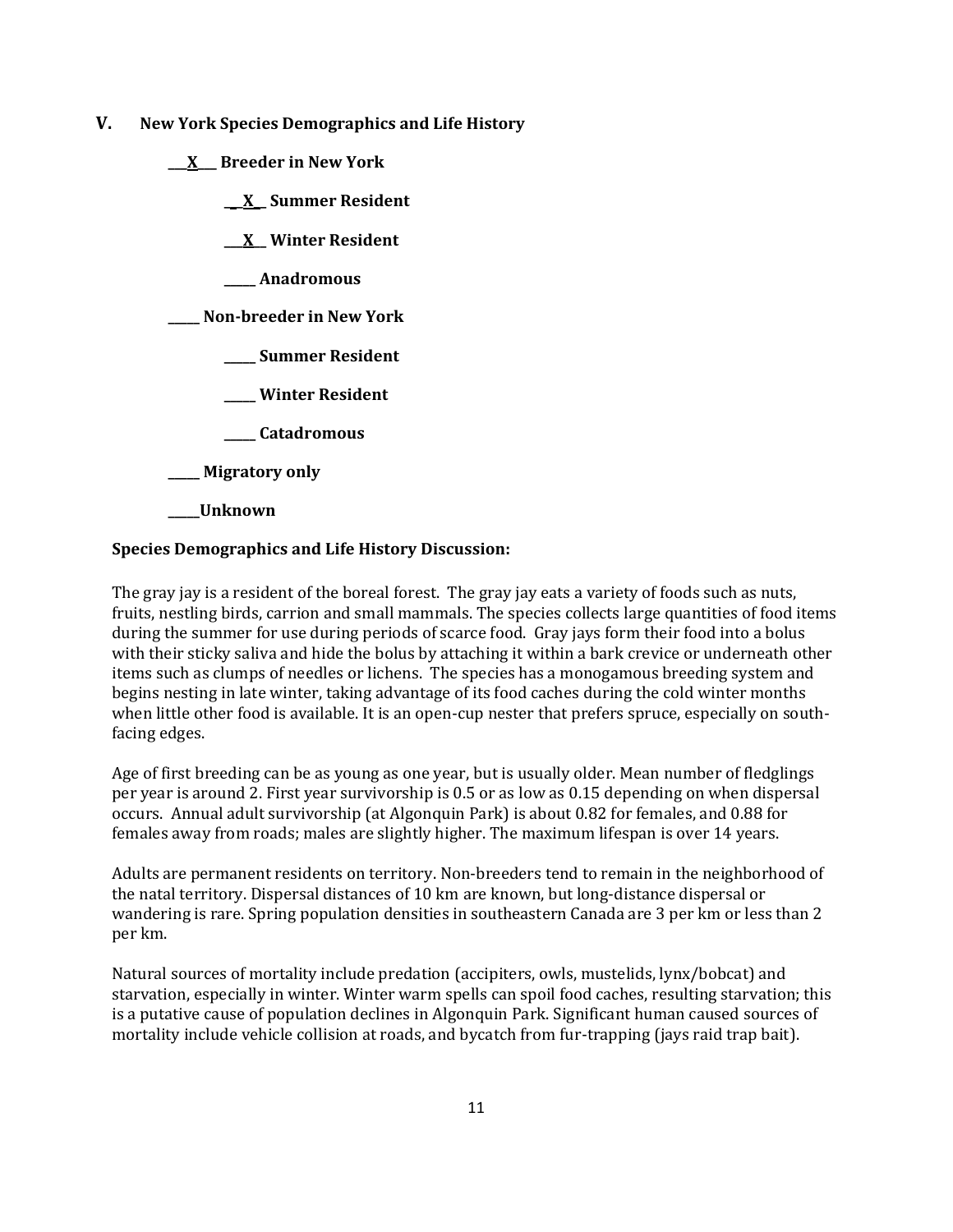## **VI. Threats:**

Climate-change driven population declines may be ubiquitous in the southern border of the species range, as is currently seen at Algonquin Park, Ontario.

## **Are there regulatory mechanisms that protect the species or its habitat in New York?**

**\_\_\_\_\_\_\_ No \_\_\_\_\_ Unknown**

**\_\_\_X\_\_\_ Yes** 

Migratory Bird Treaty Act. Many occupied sites within the Adirondack Park state lands.

# **Describe knowledge of management/conservation actions that are needed for recovery/conservation, or to eliminate, minimize, or compensate for the identified threats:**

The Comprehensive Wildlife Conservation Strategy (CWCS; NYSDEC 2005) states the need for a management plan for high-altitude conifer forest birds that incorporates the results of the 2004 State Wildlife Grant study on boreal forest birds (Glennon 2010). Conservation actions following IUCN taxonomy are categorized in the table below.

| <b>Conservation Actions</b>       |                                    |  |
|-----------------------------------|------------------------------------|--|
| <b>Action Category</b>            | Action                             |  |
| Land/Water Management             | Site/Area Management               |  |
| <b>External Capacity Building</b> | Alliance & Partnership Development |  |

The CWCS includes recommendations for the following actions for boreal forest birds, which includes Cape May Warbler (NYSDEC 2005).

## **Habitat monitoring:**

\_\_\_\_ Conduct field studies to determine causes for declines of species known to be declining. **Habitat research:**

Complete an inventory and analysis of the distribution and abundance of boreal species. **Population monitoring:**

Develop a long term monitoring program to determine population trends of boreal forest birds.

## **State land unit management plan:**

Review Department wildfire management for Forest Preserve lands.